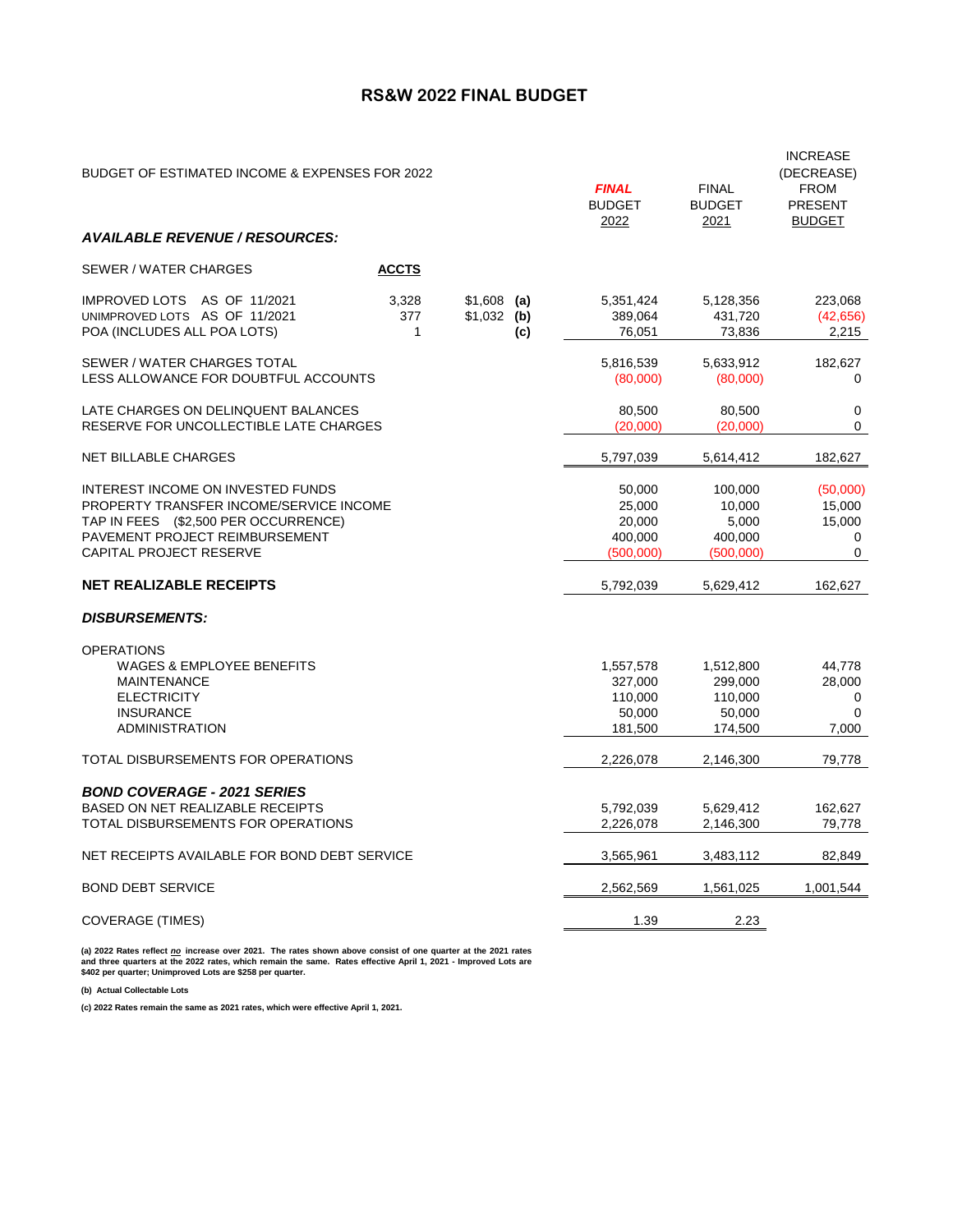## **2022 FINAL BUDGET**

|                                           |                      | <b>FINAL</b><br>2022 | <b>Final</b><br>2021 | <b>INCREASE</b><br>(DECREASE)<br><b>OVER</b><br><b>PRESENT</b> |
|-------------------------------------------|----------------------|----------------------|----------------------|----------------------------------------------------------------|
| <b>EMPLOYEE RELATED</b>                   |                      | <b>BUDGET</b>        | <b>BUDGET</b>        | <b>BUDGET</b>                                                  |
|                                           |                      |                      |                      |                                                                |
| SALARIES/WAGES                            | Includes 4% increase | 1,119,144            | 1,076,100            | 43,044                                                         |
| <b>PAYROLL TAXES</b>                      | Includes 2% increase | 88,434               | 86,700               | 1,734                                                          |
| <b>EMPLOYEE BENEFITS</b>                  |                      | 350,000              | 350,000              | 0                                                              |
| <b>TOTAL - EMPLOYEE RELATED</b>           |                      | 1,557,578            | 1,512,800            | 44,778                                                         |
| <b>MAINTENANCE</b>                        |                      |                      |                      |                                                                |
| PAVING/PATCHING                           |                      | 2,000                | 2.000                | $\boldsymbol{0}$                                               |
| WATER & WASTE WATER ANALYSIS              |                      | 25,000               | 25,000               | 0                                                              |
| <b>GENERAL MAINTENANCE</b>                |                      | 25,000               | 25,000               | 0                                                              |
| <b>WATER MAIN &amp; BREAK REPAIRS</b>     |                      | 8,000                | 10,000               | (2,000)                                                        |
| <b>VEHICLE MAINTENANCE</b>                |                      | 18,000               | 20,000               | (2,000)                                                        |
| <b>VEHICLE FUEL</b>                       |                      | 35,000               | 33,000               | 2,000                                                          |
| <b>EQUIPMENT MAINTENANCE</b>              |                      | 10,000               | 12,000               | (2,000)                                                        |
| <b>CHEMICALS</b>                          |                      | 90,000               | 70,000               | 20,000                                                         |
| <b>SLUDGE REMOVAL</b>                     |                      | 60,000               | 36.000               | 24,000                                                         |
| <b>HEATING FUEL</b>                       |                      | 6,000                | 8,000                | (2,000)                                                        |
| <b>SAFETY COSTS</b>                       |                      | 8,000                | 8,000                | 0                                                              |
| <b>TOOLS AND EQUIPMENT</b>                |                      | 15,000               | 20,000               | (5,000)                                                        |
| <b>CONTRACTED SERVICES</b>                |                      | 25,000               | 30,000               | (5,000)                                                        |
| <b>TOTAL - MAINTENANCE</b>                |                      | 327,000              | 299,000              | 28,000                                                         |
| <b>ELECTRICITY</b>                        |                      | 110,000              | 110,000              | 0                                                              |
| <b>ADMINISTRATION</b>                     |                      |                      |                      |                                                                |
| <b>ACCOUNTING / AUDIT</b>                 |                      | 35,000               | 30,000               | 5,000                                                          |
| <b>TELEPHONE</b>                          |                      | 20,000               | 20,000               | 0                                                              |
| OFFICE SUPPLIES / EQUIP. MAINT / PRINTING |                      | 27,000               | 27,000               | 0                                                              |
| POSTAGE / BILLING                         |                      | 13,000               | 13,000               | 0                                                              |
| <b>IT SUPPLIES</b>                        |                      | 12,000               | 7,000                | 5,000                                                          |
| COLLECTIONS                               |                      | 6,000                | 6,000                | $\overline{0}$                                                 |
| INSURANCE / WORKERS' COMPENSATION         |                      | 50,000               | 50,000               | 0                                                              |
| <b>TRAINING &amp; EDUCATION</b>           |                      | 10,000               | 15,000               | (5,000)                                                        |
| <b>LICENSES / PERMITS</b>                 |                      | 20,000               | 20,000               | 0                                                              |
| TRUSTEE / S.W.C.W.S. AUTHORITY EXPENSE    |                      | 3,500                | 3,500                | 0                                                              |
| <b>EMPLOYEE TRAVEL</b>                    |                      | 6,000                | 6,000                | 0                                                              |
| <b>LEGAL EXPENSE</b>                      |                      | 18,000               | 18,000               | 0                                                              |
| <b>EMPLOYEE RECOGNITION</b>               |                      | 5,000                | 5,000                | $\mathbf 0$                                                    |
| <b>ELECTIONS</b>                          |                      | 6,000                | 4,000                | 2,000                                                          |
| <b>TOTAL - ADMINISTRATION</b>             |                      | 231,500              | 224,500              | 7,000                                                          |
| <b>GRAND TOTAL: OPERATING EXPENSES</b>    |                      | 2,226,078            | 2,146,300            | 79,778                                                         |